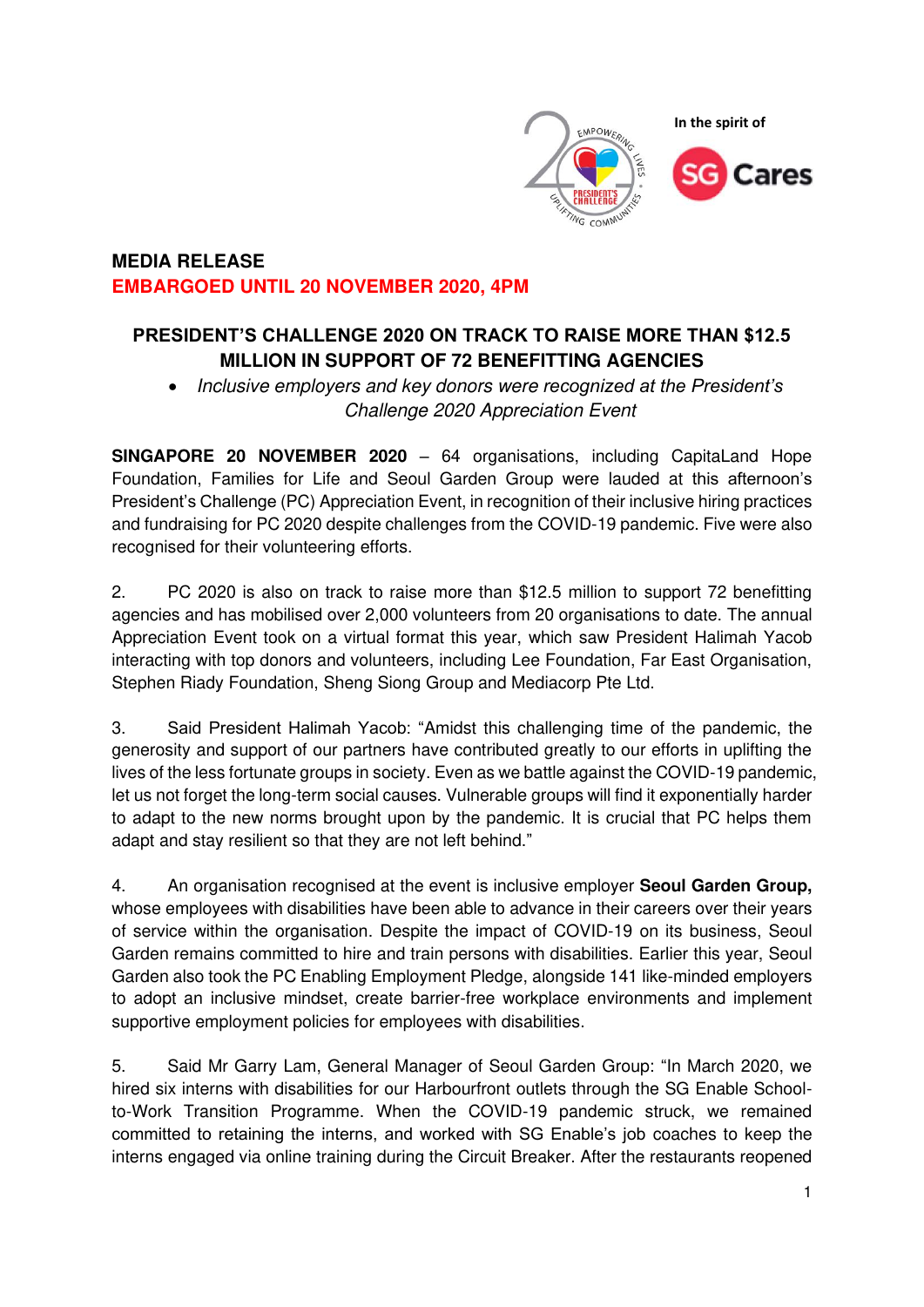in Phase 2, we continued working closely with the job coaches to manage the interns' transition back to the outlets and their adaptation to the new work processes. Moving ahead, we hope to develop a SMART learning facility to facilitate integrated learning and employment so as to achieve our aim of including more persons with disabilities and mature workers in the Seoul Garden family."

6. Traditional fundraising and volunteering activities were also greatly impacted during the circuit breaker period, with many organisations leveraging new ways to execute the activities. People-sector Council **Families For Life** held its #FFLShareTheCare "Red and White" National Day Desserts campaign, where donors received an e-booklet of dessert recipes (with an agar-agar recipe from President Halimah Yacob) and were encouraged to make the desserts with their families. **CapitaLand's** #CareKitWithLove community project by its philanthropic arm **CapitaLand Hope Foundation** saw more than 300 staff and community volunteers giving their time and skills; this included guiding students with special needs in virtual art workshops to personalise their mask pouches. CapitaLand also leveraged eCapitaMall, its curated digital mall, to sell mask pouches to raise funds for PC.

7. In line with the PC2020 focus on empowering persons with disabilities, a special PC Appreciation show reel featuring an interview with President Halimah Yacob, a pre-recorded performance by inclusive orchestra The Purple Symphony and stories from PC stakeholders is available for public viewing at [www.facebook.com/PresidentsChallenge.](http://www.facebook.com/PresidentsChallenge)

 $-$  END  $-$ 

For media enquiries, please contact:

| <b>Ms Deanne Galicia</b>         | <b>Ms Chew Kia Huey</b>                   |
|----------------------------------|-------------------------------------------|
| Associate                        | Senior Manager, Communications Division   |
| Ogilvy Singapore                 | Ministry of Social and Family Development |
| Tel: 8292 6895                   | Tel: 9021 0673                            |
| Email: deanne.galicia@ogilvy.com | Email: chew kia huey@msf.gov.sg           |

## **About the President's Challenge**

The President's Challenge is national movement led by the President to rally Singaporeans to build a caring and cohesive society together. An annual community outreach, President's Challenge aims to bring together people from all walks of life, under the President's patronage, to help those who are less fortunate. 100% of donations raised under President's Challenge go to beneficiary organisations supported by President's Challenge.

President's Challenge was established in 2000 by the late Mr S R Nathan as a fund raising campaign to help the less fortunate. In 2012, Dr Tony Tan expanded the Challenge to include Volunteerism and Social Enterprises. In 2018, President Halimah Yacob refocused the effort of President's Challenge towards the empowerment of vulnerable groups with skills and employability. An Empowering for Life Fund was set up to support programmes in skills upgrading, capacity building and employment of vulnerable groups. President's Challenge